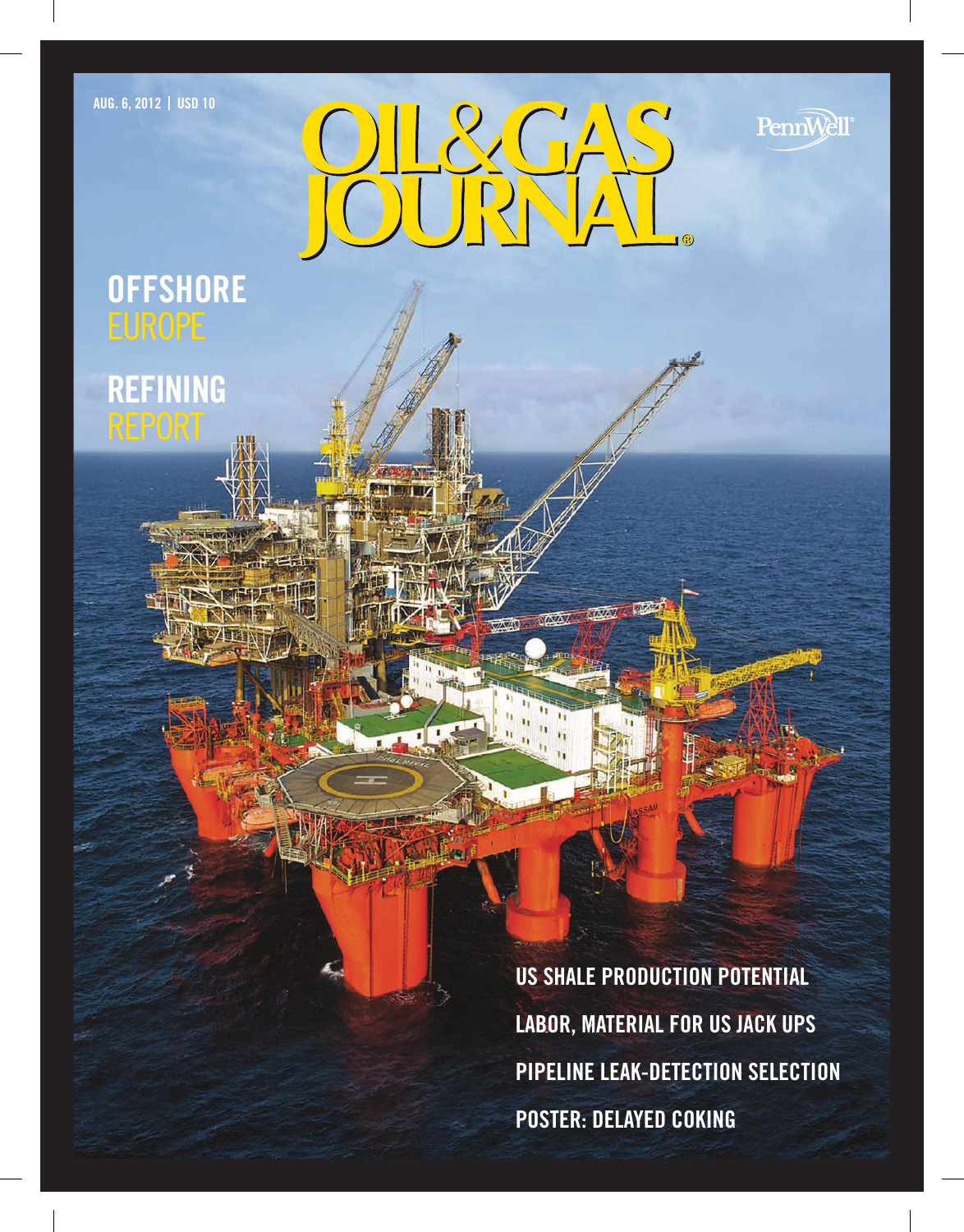# How old 'other coal' deed or lease clauses sanction Appalachian horizontal drilling

#### **Jeffery D. Ubersax**

Jones Day Cleveland

Mineral rights in the Appalachian basin are often governed by deeds or leases that were recorded decades, even a half century or longer ago. The courts are increasingly being asked to determine whether these old deeds permit the use of modern methods to extract minerals—in particular, hydraulic fracturing ("fracing") to extract natural gas and oil.

An essential part of fracing as practiced today is horizontal drilling. The operator drills thousands of feet vertically to the Utica or Marcellus shale formation and then thousands of feet horizontally within the formation. A single well pad can support multiple bores that are drilled in this fashion and radiate outward in a spider-like pattern.

These horizontal wellbores often pass through multiple individual tracts of land and cross property lines. This has given rise to legal disputes between drillers and surface owners, who challenge the extraction through wells on their property of gas and oil from surrounding properties.

In Ohio, for example, one surface owner recently obtained an injunction against horizontal drilling for this purpose.<sup>1</sup> A motion for reconsideration is pending. Another surface owner is seeking an injunction that would halt production from an active well that alone accounted for about 2% of Ohio's total gas production in 2011.

These disputes turn on the language of deeds or leases that were written mainly with coal in mind. Typically the coal and other minerals, including oil and gas, were severed from the surface estate. Sometimes a coal company, having strip-mined the property, would sell the surface and reserve the rights to deep coal seams that it might mine in the future or might lease to others interested in deep coal mining.

Sometimes a property owner would sell or lease the coal under his land. In any case, the language of the deed or lease is critical to determining the rights of the mineral owner visa-vis the surface owner; and the intent of the original parties to a decades-old deed that contemplated deep coal mining can be critical to determining the rights of the mineral owners and lessees to conduct fracing operations today.

### *Other coal, other lands clauses*

One common, almost universal provision in these contracts is especially important: the so-called "other coal" (or "other lands") clause. Such a clause gave the mineral owner express

permission to make use of the property in extracting coal from other, adjoining lands where it then owned or might in the future acquire mineral rights.

These "cross mining rights" could be essential to economically feasible deep coal mining. "When a mineralized zone crosses property boundaries, a logical mining plan might contemplate removing ores from both areas through a single shaft or portal."2 A clause permitting the removal of coal from other lands made such "logical mining" possible.

"A single mining lease might embrace sufficient land to allow the lessee to perform most of the mining related activities that must accompany mining on the leased parcel. More often than not, however, rights to use other lands in the vicinity will be needed. Such lands are often already held by a mine operator under mineral agreements, and if those agreements contain provisions permitting the operator to make use of the surface and underground workings in aid of mining on other lands, much time and expense can be avoided."

Indeed, because a shaft or portal for deep coal mining requires a very large capital expenditure, it would simply not be feasible to locate a portal on every one of the many individual surface tracts that overlie an underground mine. Coal companies thus typically bought or reserved the right to remove coal from other lands through the deeded property.

It was not strictly necessary to bargain for an express right to transport coal from other lands through tunnels or passages under the property—that right is generally implied by law. In 1907, for example, the Ohio Supreme Court was asked to determine whether a mine owner could use underground passages to haul coal from adjacent properties.<sup>4</sup> The court held that the owner could do so and that he could use not only any empty spaces created by mining but also any passages cut specifically for the purpose of carrying minerals from adjoining lands:

"The empty space is therefore, not merely property which may be used as an incident to the removal of mineral included in the grant, but...he may use the space created by removal of mineral within the grant, as a way for the carriage of minerals from his adjoining lands, or, if he prefers to do so he may cut a passage through the minerals and use it for the carriage of minerals from his other lands." The court cited with approval a similar decision of the Pennsylvania Supreme Court in 1891.<sup>5</sup>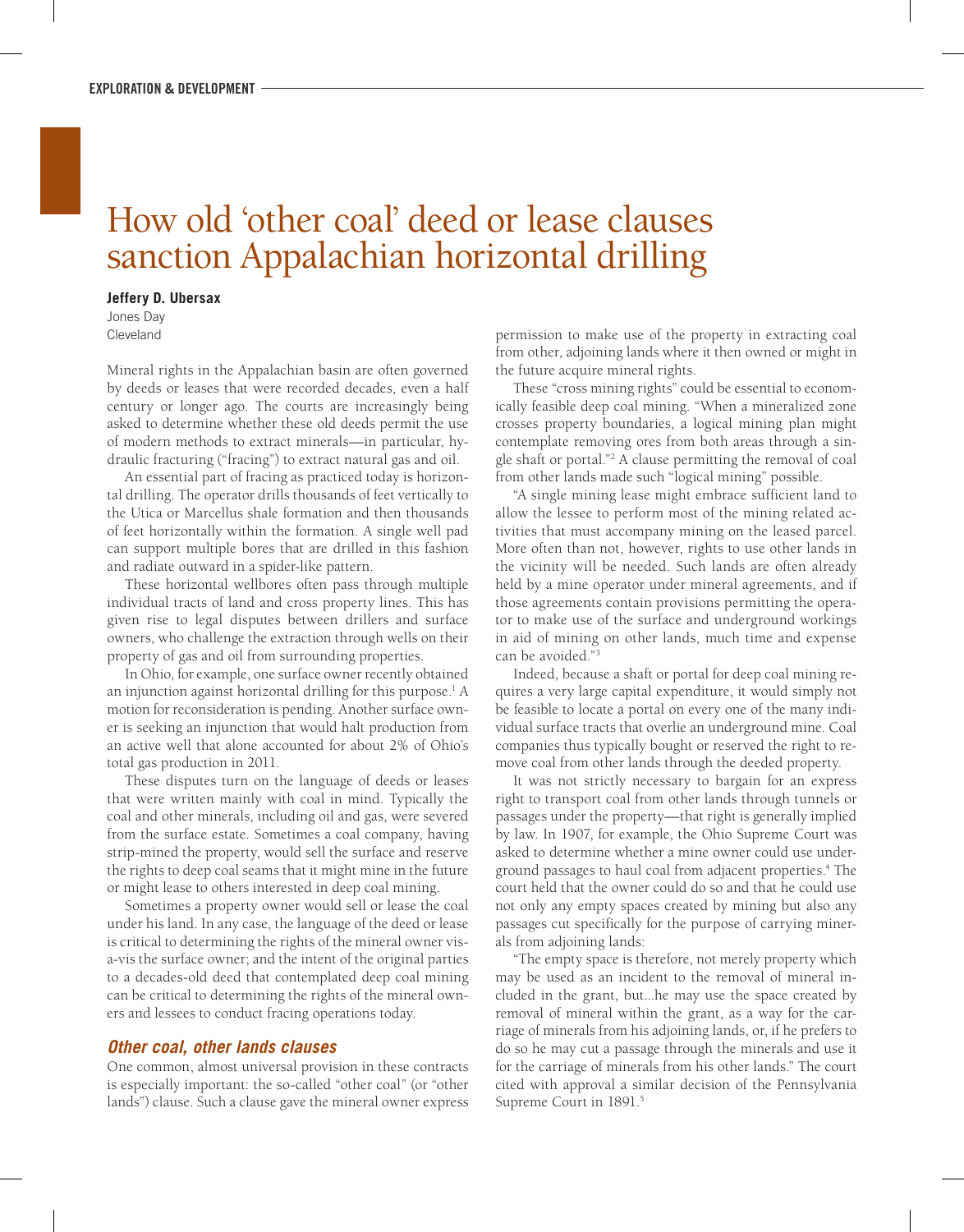A mine owner is thus entitled by law to move minerals from his other lands through spaces cut or drilled under the property.

## *Implied rights to surface use*

In most jurisdictions, however, there is no clear implied right to bring minerals from other lands to the surface.

"The general and well-established rule is that the implied or granted rights of the mineral lessee or a mineral owner (including the lessee of a mineral owner) to make such use of the surface of the tract of land as is reasonably necessary for the extraction of minerals therein do not extend to surface uses conducted in aid of mining operations on other lands."6

There is an argument in some states that the mineral owner does have an implied right to use the surface as well as any underground passages to remove minerals from other lands. In 1890, for example, the Illinois Supreme Court considered a case in which the plaintiff sought an injunction to prevent a mine operator from transporting coal from other lands under plaintiff's property or hoisting such coal to the surface.<sup>7</sup>

There was no "other coal" provision in the lease. The court nevertheless held that surface use was permitted: "It is not conceivable how the proposed use of appellant's mine and shaft can result in damage to appellee. Any action brought by her for supposed trespass for running its cars and tram ways through the entries in the mines, or for hoisting and delivering the same at the shaft, or for any use of the leased land, would be answered by the fact that appellant was rightfully in possession under the contract."

This case was cited by the Ohio Supreme Court as "sound law" which "should be followed."8 But in general, absent an "other coal" clause, there is no right of surface use for mining adjacent lands. Hence the utility of an "other coal" clause permitting use of the surface.

#### *Judicial interpretations*

Many cases illustrate and interpret "other coal" clauses.

A 1902 Pennsylvania Supreme Court case, for example, considered a conveyance of coal "together with the privilege of mining and removing through any entries made in said coal other coal belonging to" the grantor.<sup>9</sup> The plaintiff argued that this language did not permit bringing coal from adjacent lands to the surface. The court disagreed, stating that "[t]he right of passage through the entries on the...tract meant passage through them to their exit"—in other words, to the surface.

Another Pennsylvania case decided 3 years later involved a conveyance that granted coal rights "together with the privilege of mining and removing through said described premises, other coal belonging to said party...or which may hereafter be acquired."10

The court held that the "natural, obvious and prima facie meaning of the phrase 'through said described premises'" was that "defendants have the right through any entry or

coal road that they make under the surface of the plaintiffs' land by taking out the coal which belongs to them...to transport other coal through said openings, or in case they had a shaft sunk on plaintiffs' farm, they would have the right to bring coal from under other lands owned by them to the surface through such shaft."

Cases involving similar "other coal" clauses can be found outside of Pennsylvania.

Courts have thus consistently interpreted the use of the word "through" in "other coal" clauses to confer the right to remove coal from other lands through the surface of the deeded or leased property.

If the grantor intended to convey only the right of subsurface transportation and not to permit use of the surface, he might include an "other coal" clause without the word "through." For example, a deed might convey mining rights "together with the free and unrestricted right to remove and carry away, under said described premises, other coal...." Or the grantor or lessor might "put in language limiting the right of surface use to that reasonably required to mine and treat ores 'from the leased lands only.'"11

#### *Where fracing comes in*

How does all of this apply to fracing?

"Other coal" clauses are not always just about coal; they commonly authorize the removal of oil, gas, and other minerals, as well as coal, from adjoining lands. If a deed authorizes the removal not only of coal but also of oil and gas on the same terms as coal, then there should be no legal impediment to horizontal drilling and fracing to remove gas and oil from other lands.

Just as the mineral owner can bring coal to the surface, so can he bring gas to the surface. An "other coal" clause may not be necessary to permit fracing—there may be other clauses that permit it, or implied rights under applicable state law—but it should be sufficient.

A proper understanding of "other coal" clauses thus shows that there is a sound legal basis for removing oil and natural gas by horizontal drilling from multiple properties where such a clause is in the deed or lease.

It is important to fully inform any court considering these issues about the original purpose and context of these clauses and the ample case law that grew up around them in the early 20th century. Erroneous decisions in this area could impede or prevent the development of tremendous untapped energy resources in the Appalachian basin, defeating not only private interests but public policies that expressly favor the production of oil and gas. On

#### *References*

1. Jewett Sportsmen & Farmers Club Inc. vs. Chesapeake Exploration LLC (CVH-2011-0113, Harrison County, Ohio, Jan. 17, 2012).

2. American Law of Mining, Second Edition 2011, § 112.03[1], at 112-9.